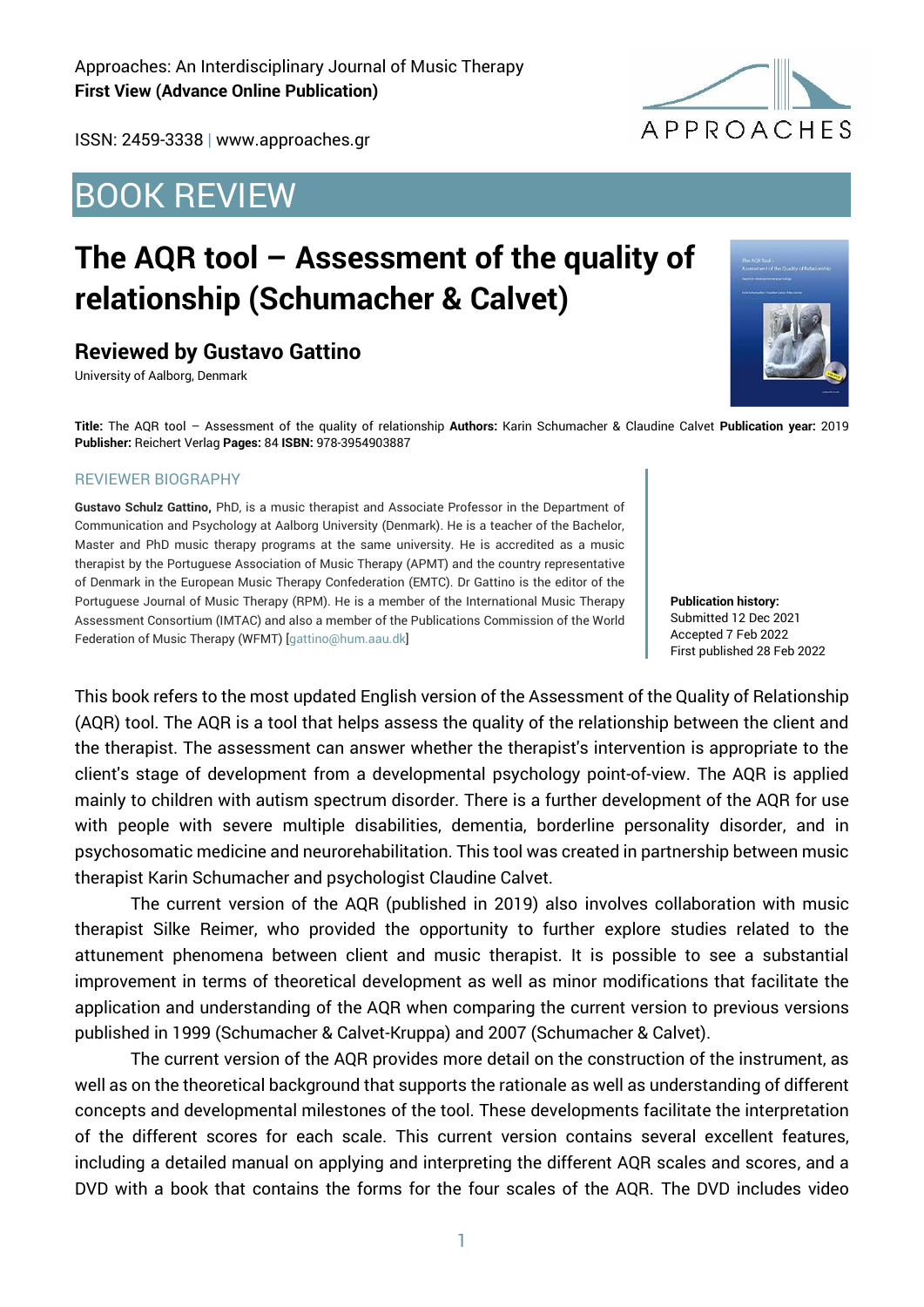examples (referring to different cases) to explain how to interpret the four AQR scales and their scores considering the different levels (modus) of the quality of the relationship.

One of the main differences in this new book version is the graphic visualization of successful attunement, which is assumed when both child and therapist act on the same relational modus (level of the quality of the relationship) referred to as an AQR match, which is rated as 1 = match or 0 = mismatch. Also, the book discusses essential considerations about the AQR training. The book does not state whether the training is offered in languages other than German, nor does it explain clearly how a therapist would apply or interpret the four AQR scales without the training. The authors clarify that the training is essential but do not detail precisely how therapists are limited in using the AQR if they do not take the training.

As with any manual or guide that includes a music therapy assessment tool, there are strengths and weaknesses (just a few points to consider) in this current version of the AQR. One of the main strengths of this book is the accessible language used to explain the assessment tool and each of the scales and instrument scores. The book lays out a chronological order of contents that allows the reader to become familiar with the instrument in general, going through a deepening of the different concepts related to the construct "relationship quality" to analyse the different scales more through their respective scores. As the Modi (levels of the quality of relationship) are practically the same for all the scales, the music therapist has a more direct understanding of what will be assessed, analysed (explored) and interpreted (understood). Similarly, the accompanying videos provide explicit knowledge of each Modus with regards to their interpretation in applying the different scales. In other words, there are specific ways to interpret each modus when considering a particular AQR scale. All assessment tools in music therapy should have videos that explain each score variation within the same scale. The videos on the DVD are straightforward and clear in what they intend to communicate to the reader. Another strength is the proposal of graphical visualizations for each of the different scales, which would allow a clear and objective analysis of what was assessed throughout the application of the AQR.

A few possible weaknesses include the absence of data on the instrument's validity and reliability, the lack of a case description applying the AQR, and the difficulty of interpreting the existence of attunement by the match or mismatch of music therapist and client in the same Modus. The authors do not clearly state information on reliability or evidence of the validity of the AQR compared to other assessment instruments. Although the studies by Mössler et al. (2019; 2020) were underway at the time of publication of the book, it is important to note that these are probably the first studies to show any evidence for the use of the AQR in comparison to other instruments. Validity evidence is fundamental to verify the degree to which empirical evidence and theoretical foundations support the appropriateness and adequacy of any conclusions drawn from the use of a particular type of assessment tool (AERA, APA, NCME, 2014).

Regarding the absence of a case study, it would be interesting to see how the AQR is applied in practice, with examples of possible difficulties and strengths in applying the instrument to facilitate concrete insights on how the tool is used. Some assessment tool manuals such as the Individualized Music Therapy Assessment Profile (IMTAP) (Baxter et al., 2007) and Music Therapy Social Skills Assessment Documentation Manual (MTSSA) (Rook et al., 2014) include different cases to exemplify the use of the assessment tools.